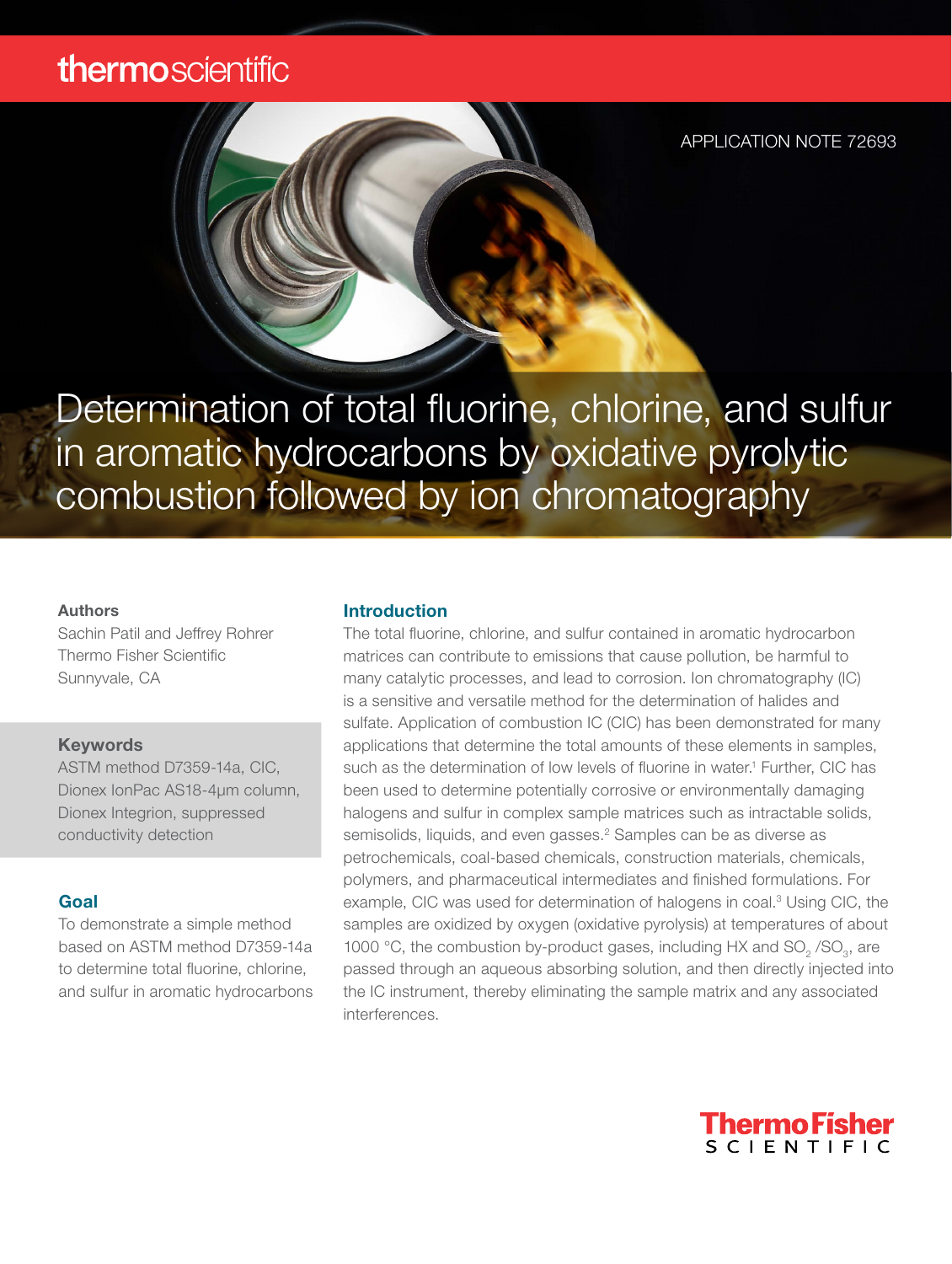ASTM method D7359-14a<sup>4</sup> describes use of the CIC method for quantifying halogens and sulfur in aromatic hydrocarbons and their mixtures. This application note describes determination of fluorine, chlorine, and sulfur in aromatic hydrocarbon samples based on ASTM method D7359-14a. A gasoline sample is used here as an example of an aromatic hydrocarbon sample to demonstrate method capabilities. The CIC system used for this method includes a Mitsubishi™ Automatic Combustion Unit Model AQF-2100H system and a Thermo Scientific™ Dionex™ Integrion™ HPIC™ compact IC system equipped with the Thermo Scientific™ Dionex™ IonPac™ AS18-4μm column set. Results for linearity, precision, and accuracy are described here.

# **Experimental**

# Chromatography conditions

| Columns:               | Dionex IonPac AS18-4 µm column,<br>4 mm × 150 mm column (P/N 076034)                                                                                                                                                                                                                  |
|------------------------|---------------------------------------------------------------------------------------------------------------------------------------------------------------------------------------------------------------------------------------------------------------------------------------|
|                        | Dionex IonPac AG18-4 µm column,<br>4 mm × 30 mm guard column<br>(P/N 076035)                                                                                                                                                                                                          |
| Column temp.:          | 30 °C                                                                                                                                                                                                                                                                                 |
| Compartment<br>temp.:  | 25°C                                                                                                                                                                                                                                                                                  |
| Flow rate:             | 1 $mL/min$                                                                                                                                                                                                                                                                            |
| Eluent:                | KOH                                                                                                                                                                                                                                                                                   |
| Eluent source:         | Thermo Scientific <sup>™</sup> Dionex <sup>™</sup><br>EGC 500 KOH potassium hydroxide<br>eluent generator cartridge with<br>Thermo Scientific <sup>™</sup> Dionex <sup>™</sup><br>CR-ATC 600 continuously regenerated<br>anion trap column (P/N 088662)<br>and high-pressure degasser |
|                        | Elution conditions: 4 mM KOH from 0 to 2 min,<br>18.5 mM KOH from 2 to 10 min,<br>4 mM KOH from 10 to 14.5 min                                                                                                                                                                        |
| Run time:              | 14.5 min                                                                                                                                                                                                                                                                              |
| Sampler tray<br>temp.: | Ambient                                                                                                                                                                                                                                                                               |

# Chromatography conditions (continued)

| Injection volume:       | 100 µL (Mode: Manual or CIC)                                                                                                   |
|-------------------------|--------------------------------------------------------------------------------------------------------------------------------|
| Detection:              | Suppressed conductivity, using<br>Thermo Scientific <sup>™</sup> Dionex <sup>™</sup><br>AERS <sup>™</sup> 500, 4 mm suppressor |
|                         | in recycle mode, 45 mA current                                                                                                 |
| Absorption<br>solution: | 30 mg/L hydrogen peroxide                                                                                                      |

# Equipment

- A Dionex Integrion HPIC system was used in this work. The system is an integrated ion chromatograph that includes:
	- Dionex Integrion HPIC System Pump
	- Detector Compartment Temperature Control
	- Conductivity Detector
	- Dionex EGC 500 KOH Eluent Generator Cartridge (P/N 075778)
	- Dionex CR-ATC 600 (P/N 088662)
	- Thermo Scientific™ Dionex™ AERS™ 500 Anion Electrolytically Regenerated Suppressor, 4 mm (P/N 082540)

Table 1 lists the consumable products needed for the Dionex Integrion HPIC system configured for suppressed conductivity detection.

- Mitsubishi Automatic Combustion Unit Model AQF-2100H system, including:
	- Automatic Boat Controller Model ABC-210
	- Liquid Sample Changer Model ASC-250L
	- Horizontal Furnace Model HF-210
	- Gas Absorption Unit GA-210
	- External Solution Selector ES-210
- Software
	- Thermo Scientific™ Chromeleon™ Chromatography Data System (CDS) Software, version 7.2 SR4 MUb (8525)
	- Mitsubishi NSX-2100 version 2.1.6.0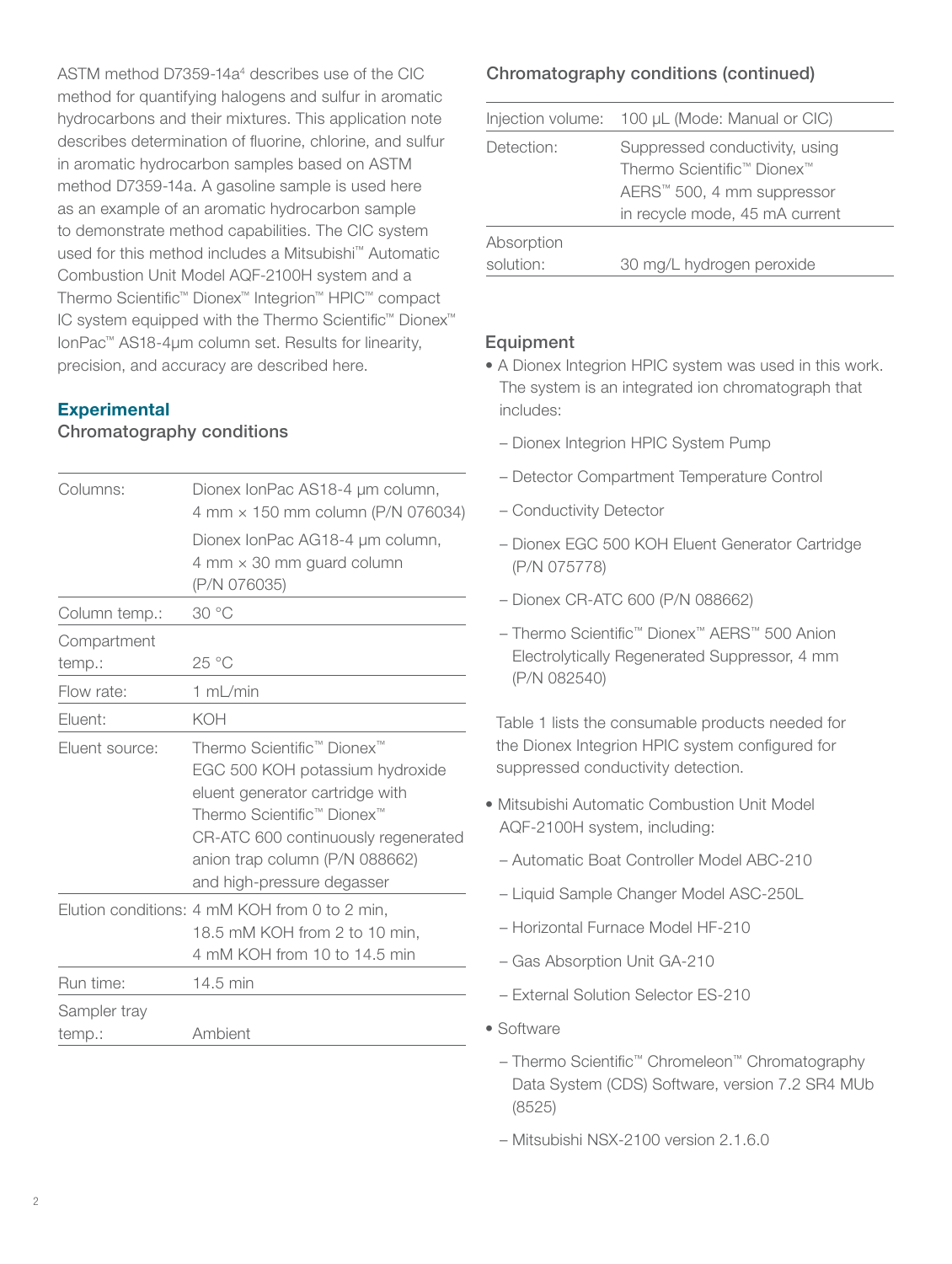| <b>Product Name</b>                                                                                          | <b>Description</b>                                                                                                                | <b>Part Number</b>            |
|--------------------------------------------------------------------------------------------------------------|-----------------------------------------------------------------------------------------------------------------------------------|-------------------------------|
| Thermo Scientific <sup>™</sup> Dionex <sup>™</sup> IC PEEK<br>Viper <sup>™</sup> fitting tubing assembly kit | Dionex IC Viper fitting assembly kit for the Dionex<br>Integrion RFIC system with CD: Includes one each of<br>P/Ns: 088805-088811 | 088798                        |
|                                                                                                              | Guard Column Out to Separator Column In:<br>0.007 in i.d., 4.0 in long (102 mm)                                                   | 088805                        |
|                                                                                                              | Injection Valve, Port C (Port 2) to Guard Column In:<br>0.007 in i.d., 5.5 in long (140 mm)                                       | 088806                        |
| Dionex IC PEEK Viper fitting tubing                                                                          | Dionex EGC Eluent Out to Dionex CR-TC Eluent In:<br>0.007 in i.d., 6.5 in long (165 mm)                                           | 088807                        |
| assemblies                                                                                                   | Separator column Out to Suppressor Eluent In:<br>0.007 in i.d., 7.0 in (178 mm)                                                   | 088808                        |
|                                                                                                              | Suppressor Eluent Out to CD In: 0.007 in i.d.,<br>9.0 in long (229 mm)                                                            | 088810                        |
|                                                                                                              | Dionex CR-TC Eluent Out to Degasser Eluent In:<br>0.007 in i.d., 9.5 in long (241 mm)                                             | 088811                        |
| Dionex EGC 500 KOH Eluent Generator<br>cartridge                                                             | Eluent generator cartridge                                                                                                        | 075778                        |
| Dionex CR-ATC 600 Electrolytic trap<br>column                                                                | Continuously regenerated trap column used with<br>Dionex EGC KOH 500 cartridge                                                    | 088662                        |
| <b>HP EG Degasser Module</b>                                                                                 | Degasser installed after Dionex CR-TC trap column<br>and before the Injection Valve, used with eluent<br>generation               | 075522                        |
| Dionex AERS 500 suppressor                                                                                   | Suppressor for 4 mm columns                                                                                                       | 082540                        |
| Dionex IonPac AG18-4um Guard Column                                                                          | Anion guard column, $4 \times 30$ mm                                                                                              | 076035                        |
| Dionex IonPac AS18-4um Analytical<br>Column                                                                  | Anion analytical column, $4 \times 150$ mm                                                                                        | 076034                        |
| Thermo Scientific <sup>™</sup> Nalgene <sup>™</sup> Syringe filter                                           | Syringe filters, 25 mm, PES membrane, 0.2 µm.<br>This type is compatible with IC analysis.                                        | Thermo Scientific<br>7252520* |

\* Fisher Scientific P/N 09-740-113

# **Reagents**

- Thermo Scientific™ Dionex™ Seven Anion Standard II (P/N 057590)
- 4-Fluorobenzoic acid (Sigma® P/N 128384)
- 2,4,6-Trichlorophenol (Fisher Scientific™ P/N AC139481000)
- Dibenzothiophene sulfur (Fisher Scientific P/N AC112540250)
- 1000 mg/L solutions of Cl (Thermo Scientific  $P/N$  037159), SO<sub>4</sub> (Thermo Scientific P/N 0371609), and F (Thermo Scientific P/N 037158)
- 30% Hydrogen peroxide solution (Sigma P/N 95321)
- Deionized (DI) water, 18 MΩ∙cm resistivity or better

It is important to use DI water for CIC, including in the preparation of standards, eluents, absorption solution, wash solution, and the carry solution. This minimizes system contamination and thus improves method sensitivity.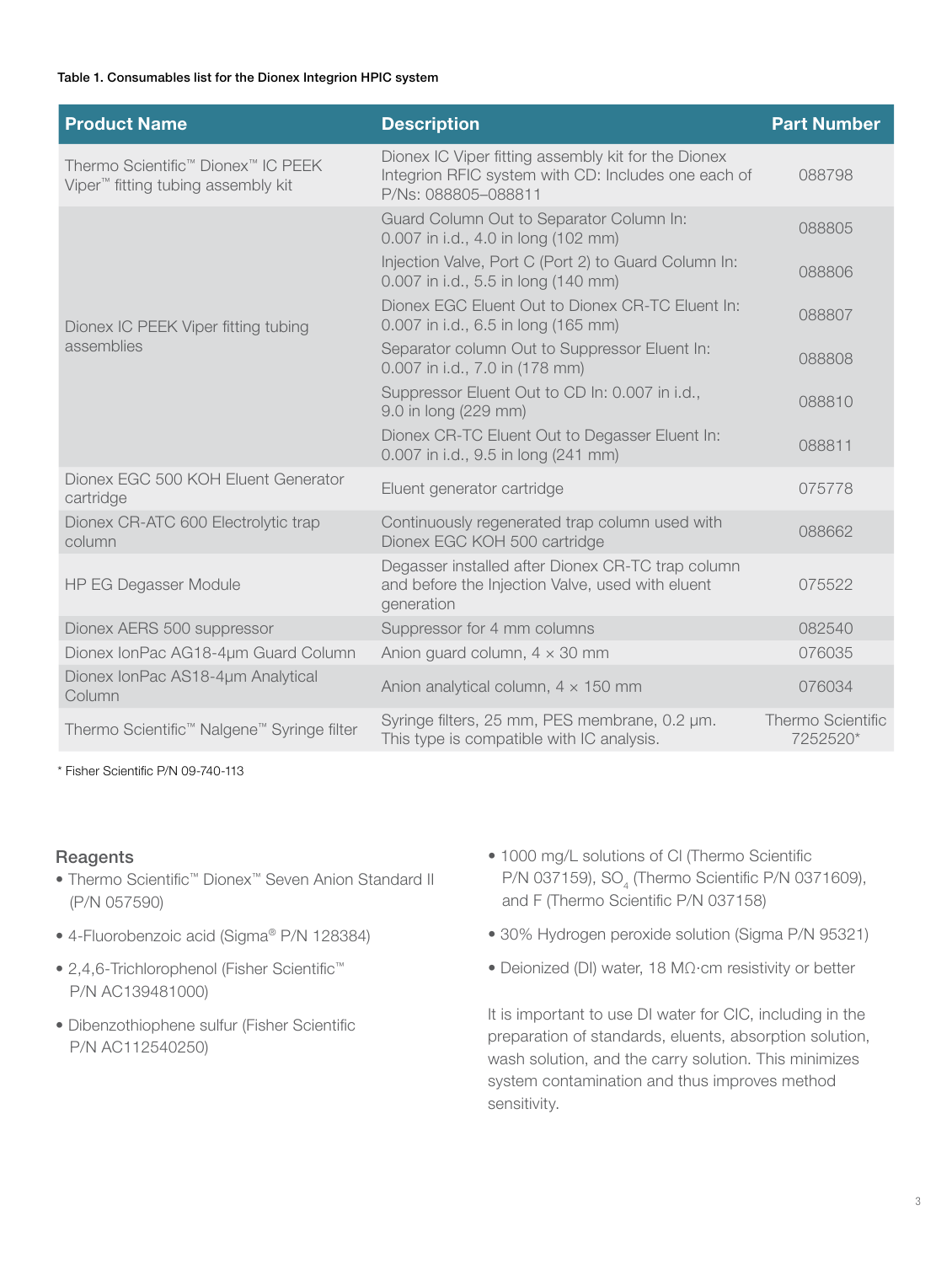# Stock standard solution

Prepare a 1000 µg/mL standard stock solution by accurately weighing an amount within 10% of the target weight for any or all the target compounds, as listed below, into a 100-mL volumetric flask. Use methanol as the solvent.

- Fluorobenzoic acid: 0.7375 g target weight
- Trichlorophenol: 0.1856 g target weight
- Dibenzothiophene sulfur: 0.5748 g target weight
- First dissolve and then make the volume to 100 mL with methanol.

Then, use the following formula to calculate the actual concentration of each target element.

Stock standard solution  $(\mu q/mL) = (A) (B) (10^6) (P) / (V) (K)$ 

Where:

*A* = weight of the target compound in grams

 $B = \%$  concentration of the elements in the respective target compounds

 $V =$  final diluted volume

*P* = % purity of target standard compounds

 $K = 100$  (to convert % into  $\mu$ g/g)

## Working standard solution

Calculate the correct stock standard solution concentration using the formula above. Prepare a 10.0 µg/mL working standard by diluting 1 mL of 1000 µg/mL stock standard solution to 100 mL using a volumetric flask.

# Calibration standard solution

Prepare 0.1, 0.2, 0.3, 0.5, 0.75, 1, 2, 5, and 10.0 µg/mL calibration standards by diluting the appropriate amount of 10 µg/mL working stock standard solution to 100 mL using a volumetric flask.

# Combustion conditions

#### Table 2. Combustion conditions (part 1)

| <b>AQF-2100H</b>                              |                                                    |
|-----------------------------------------------|----------------------------------------------------|
| Sample size:                                  | 50 µL                                              |
| Sample boat:                                  | Quartz                                             |
| Pyrolysis tube:                               | Quartz tube with ceramic insert<br>and quartz wool |
| Absorption solution:                          | 30 ppm hydrogen peroxide                           |
| Mode:                                         | Constant volume                                    |
| <b>HF210</b>                                  |                                                    |
| Furnace inlet<br>temperature:                 | 900 °C                                             |
| Furnace outlet<br>temperature:                | 1000 °C                                            |
| Argon flow (Carrier):                         | 200 mL/min                                         |
| Oxygen flow<br>(Combustion agent): 400 mL/min |                                                    |
| GA-210                                        |                                                    |
| Absorption tube:                              | $10 \text{ mL}$                                    |
| Sample loop:                                  | $100 \mu L$                                        |
| Final absorption<br>solution volume:          | 10 mL                                              |
| Absorption solution<br>volume*                | $3.5$ mL                                           |
| Water supply scale:                           | 3                                                  |
| Argon flow for<br>humidification:             | 100 mL/min                                         |

\*This is the starting absorption volume. Final absorption volume is adjusted to a constant about 10 mL and is determined accurately according to the manual.<sup>5</sup>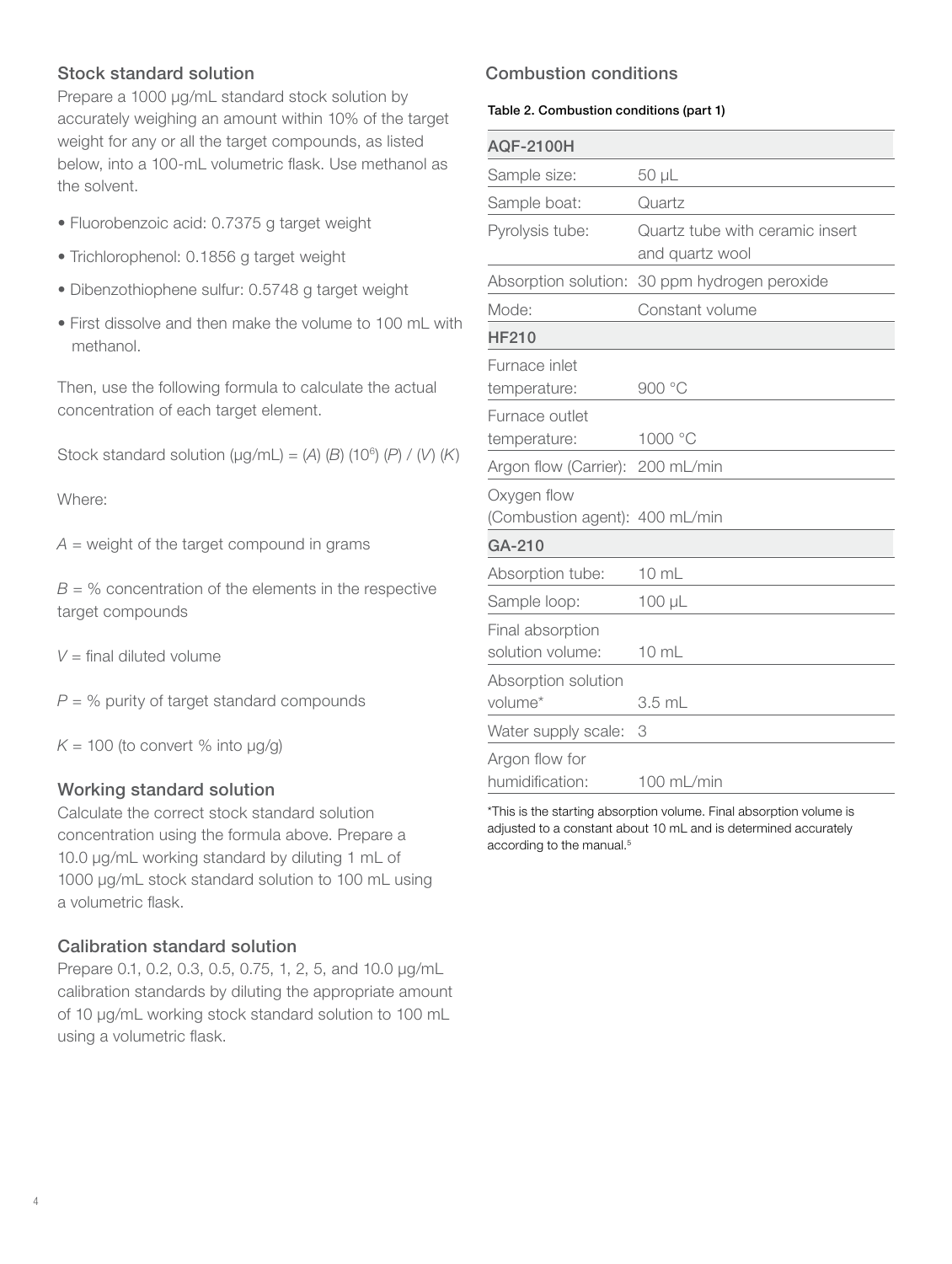#### Table 2. Combustion conditions (part 2)

| GA-210 washing parameters                     |                 |              |  |  |  |  |
|-----------------------------------------------|-----------------|--------------|--|--|--|--|
| Water injection time: 25 s                    |                 |              |  |  |  |  |
| Drain time:                                   | 15s             |              |  |  |  |  |
| Washing times:                                | 4               |              |  |  |  |  |
| Gas line<br>washing time:                     | 1 s             |              |  |  |  |  |
| Gas line<br>washing interval:                 | 6 s             |              |  |  |  |  |
| Gas line<br>washing times:                    | 6               |              |  |  |  |  |
| Washing time<br>of sample<br>absorption line: | 20 <sub>s</sub> |              |  |  |  |  |
| Syringe washing<br>times:                     | 6               |              |  |  |  |  |
| GA-210 gas line collection parameters         |                 |              |  |  |  |  |
| Collection time:                              | 0.5s            |              |  |  |  |  |
| Collection interval:                          | 3s              |              |  |  |  |  |
| Times:                                        | 3               |              |  |  |  |  |
| GA-210 injection parameters                   |                 |              |  |  |  |  |
| Washing time for<br>injection start:          | 0 s             |              |  |  |  |  |
| Sample purge time:                            | 5s              |              |  |  |  |  |
| Sample<br>absorption time:                    | 10 <sub>s</sub> |              |  |  |  |  |
| <b>ABC210/ASC-250L</b>                        |                 |              |  |  |  |  |
| Argon time:                                   | 10 s            |              |  |  |  |  |
| Oxygen time:                                  | 600 s           |              |  |  |  |  |
| Position (mm)                                 | Wait time (s)   | Speed (mm/s) |  |  |  |  |
| 65                                            | 60              | 20           |  |  |  |  |
| 100                                           | 60              | 0.4          |  |  |  |  |
| 130                                           | 120             | 0.4          |  |  |  |  |
| End                                           | 60              | 20           |  |  |  |  |
| Cool                                          | 60              | 40           |  |  |  |  |
| Home                                          | 120             | 40           |  |  |  |  |

# Instrument setup and installation

Follow TN72211 to set up a system for this application.<sup>6</sup> The Mitsubishi Automatic Combustion Unit Model AQF-2100H system was connected to the Dionex Integrion HPIC system as depicted in Figure 1.

The Dionex Integrion HPIC system is a high-pressurecapable integrated RFIC system designed for highpressure eluent generation conditions up to 5000 psi.

The details on preparing an IC system for the analysis can be found in TN 175.7 Here are the key steps:

- Configuring the modules in Chromeleon CDS
- Plumbing the high-pressure Dionex Integrion HPIC system
- Conditioning electrolytic devices and columns according to their product manuals
- Starting the Dionex Integrion HPIC System, Integrion RFIC Model
- Creating an Instrument Method
- Creating a Data Processing Method

## Determination of anions in gasoline

Anions in a gasoline sample are determined by CIC with the Constant Volume mode. There are two methods for calibration: Method 1 uses direct injection of liquid standards through the External Solution Selector ES-210. For this method, a dilution factor needs to be entered into the data sequence pane of the Chromeleon CDS software console window to calculate the concentration in the sample. But because the solvent for standards used in this work is methanol, this method cannot be used. Method 2 uses injection of liquid standards through the Liquid Sample Changer Module ASC-250L. Because both the standards and samples are combusted in the same way, the dilution correction factor is not needed. The Chromeleon CDS software automatically calculates sample anion concentration based on the calibration curve. This method was used for determining the concentrations of anions in the gasoline sample.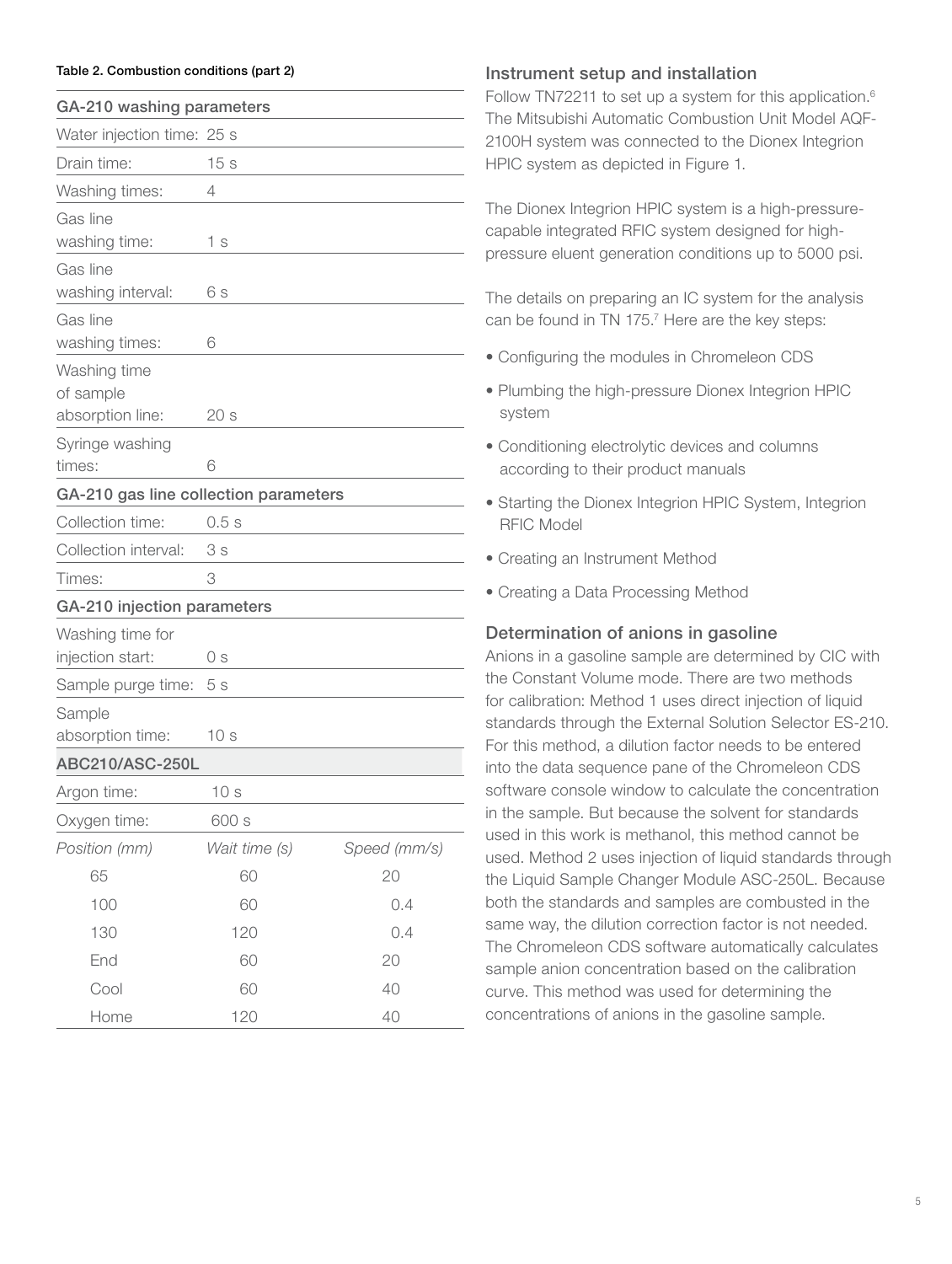

Figure 1. Diagram of a combustion ion chromatography (CIC) system

## Results and discussion

#### Sample analysis

The standards and gasoline samples were combusted using conditions described in Table 2. The combustion products absorbed in hydrogen peroxide solution were injected directly onto a Dionex IonPac AS18-4 µm  $4 \times 150$  mm column set. The target anions fluoride, chloride, and sulfate were eluted using concentration step change elution conditions. Figure 2 shows a

| Columns:                   | Dionex IonPac AS18-4um column,<br>4 mm × 150 mm (P/N 076034)<br>Dionex IonPac AG18-4µm guard column,<br>4 mm $\times$ 30 mm (P/N 076035) |
|----------------------------|------------------------------------------------------------------------------------------------------------------------------------------|
| Column Temp.:              | 30 °C                                                                                                                                    |
| Compartment Temp.:         | 25 °C                                                                                                                                    |
| Flow Rate:                 | 1 mL/min                                                                                                                                 |
| Eluent:                    | KOH                                                                                                                                      |
| Eluent Source:             | Dionex EGC 500 KOH with Dionex CR-ATC 600                                                                                                |
|                            | continuously regenerated anion trap column (P/N 088662)<br>and high pressure degasser                                                    |
| <b>Elution Conditions:</b> | See text                                                                                                                                 |
| Run Time:                  | 14.5 min                                                                                                                                 |
| Detection:                 | Suppressed conductivity, Dionex AERS 500 suppressor,                                                                                     |
|                            | 4 mm, recycle mode                                                                                                                       |
| 0.620                      | $F^-$                                                                                                                                    |
| µS/cm                      | $Cl^-$<br>$SO_4^{2-}$                                                                                                                    |
| 0.400                      |                                                                                                                                          |
| 2.0<br>0                   | 4.0<br>10.0<br>6.0<br>8.0<br>12.0<br>14.5<br><b>Minutes</b>                                                                              |

Figure 2. Combustion IC chromatogram of a 1 mg/L standard containing fluoride, chloride, and sulfate

representative chromatogram obtained using a 1 mg/L standard sample prepared using fluorobenzoic acid, trichlorophenol, and dibenzothiophene sulfur as described in the "stock standard" preparation section. All three target anion peaks are well resolved and the separation is completed in 14.5 min. Figure 3 shows analysis of a gasoline sample using the method described here. The gasoline sample contains other anions besides fluoride, chloride, and sulfate but they do not interfere.

| Columns:                                                                       | Dionex IonPac AS18-4um column,<br>4 mm × 150 mm (P/N 076034)<br>Dionex IonPac AG18-4um quard column,                                                                   |
|--------------------------------------------------------------------------------|------------------------------------------------------------------------------------------------------------------------------------------------------------------------|
| Column Temp.:<br>Compartment Temp.:<br>Flow Rate:<br>Eluent:<br>Eluent Source: | 4 mm × 30 mm (P/N 076035)<br>30 °C<br>25 °C<br>1 mL/min<br>KOH<br>Dionex EGC 500 KOH with Dionex CR-ATC 600<br>continuously regenerated anion trap column (P/N 088662) |
| Elution Conditions:<br>Run Time:<br>Detection:<br>0.600                        | and high pressure degasser<br>See text<br>$14.5$ min<br>Suppressed conductivity, Dionex AERS 500 suppressor,<br>4 mm, recycle mode                                     |
| <b>uS/cm</b>                                                                   | SO <sub>4</sub> <sup>2–</sup><br>$F^-$<br>$Cl^-$                                                                                                                       |
| 0.200<br>2.0<br>0                                                              | 4.0<br>6.0<br>10.0<br>12.0<br>14.5<br>8.0<br><b>Minutes</b>                                                                                                            |

Figure 3. Combustion IC chromatogram of a gasoline sample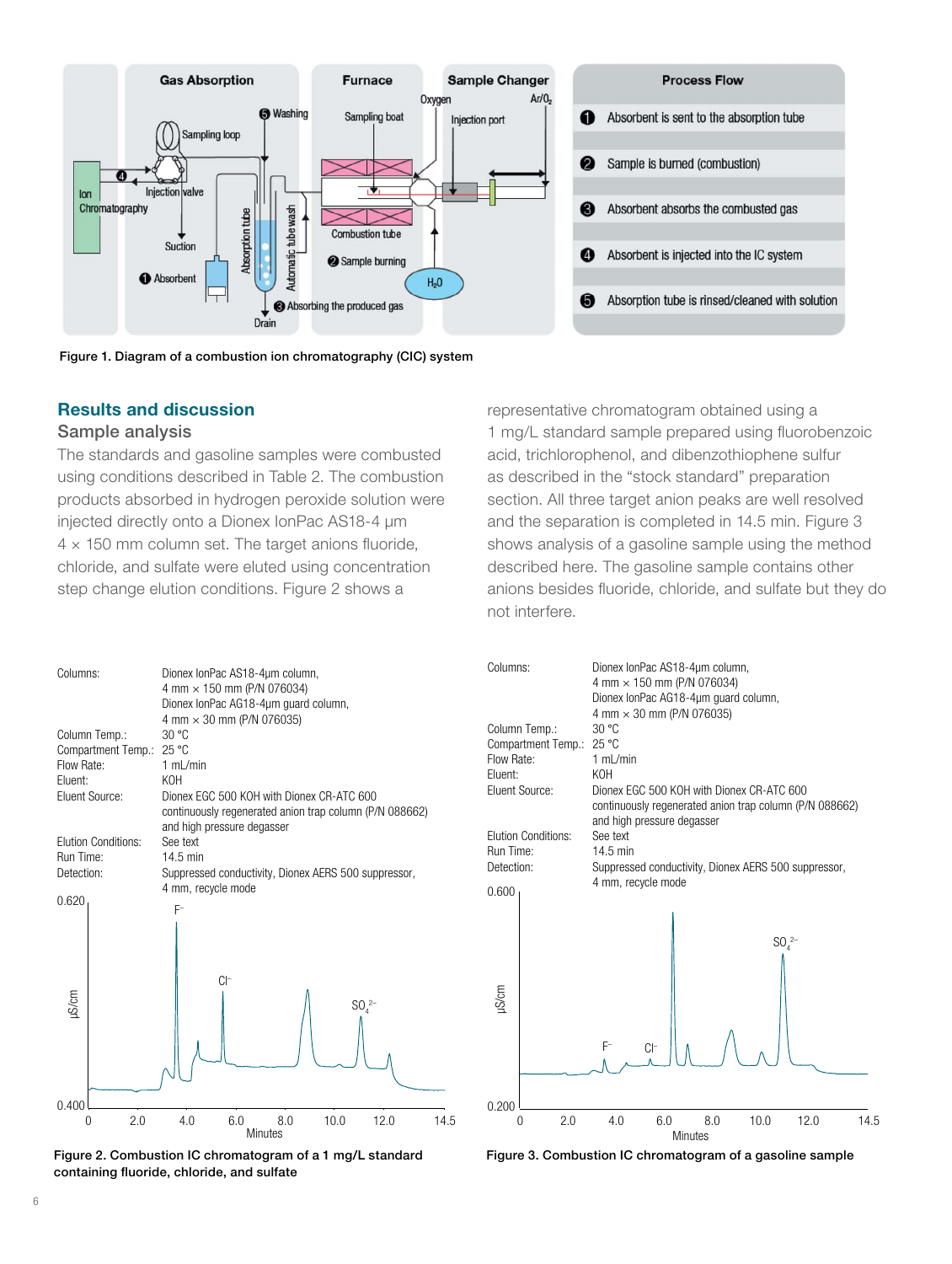# Linearity and precision

Method linearity was determined for all three anions using nine concentration levels from 0.2 to 10 mg/L. The calibration data contained in Table 3 shows coefficient of determination values from 0.999 to 1 indicating linear response to analyte concentration. A second order polynomial curve fit was used for fluoride and a linear curve fit was used for chloride and sulfate.

Method precision was determined using seven replicate injections at three concentration levels. The data are summarized in Table 4. Both retention time and peak area RSD values were below 4% indicating good method precision. Intermediate precision was determined for the three concentration levels across three days. As shown in Table 5, the RSD values for this data are also below 4%, implying good intermediate method precision.

## Accuracy

A gasoline sample was procured and used for determining method accuracy. Method accuracy was determined by first calculating base amounts of target anions present in the gasoline sample and then spiking a known amount of anion in to the sample. The results for spike recovery are included in Table 6. Three concentration levels were used for the spiking experiment. Good recoveries ranging from 85 to 102% were obtained for all three spike levels which shows that the method can accurately calculate the amounts of target anions present in the sample.

# Table 3. Calibration data for three anions

| Peak No. | <b>Peak Name</b> | <b>Ret. Time</b><br>(min) | <b>Concentration</b><br>Range (mg/L) | <b>Coefficient of</b><br><b>Determination</b> |
|----------|------------------|---------------------------|--------------------------------------|-----------------------------------------------|
|          |                  | 3.55                      | $0.2 \text{ to } 10$                 | 1.000                                         |
|          | CI               | 5.46                      | $0.2$ to 10                          | 0.999                                         |
|          | SO               | 11.03                     | $0.2$ to 10                          | 0.999                                         |

#### Table 4. Precision data for the anions at three different concentrations (n=7)

| <b>Standard Conc.</b> |      | <b>Retention Time RSD</b> |              | <b>Peak Area RSD</b> |      |           |
|-----------------------|------|---------------------------|--------------|----------------------|------|-----------|
| (mg/L)                | ی    | Cl                        | $ SO\rangle$ |                      | CI   | <b>SO</b> |
| 0.2                   | ገ 11 | 0.02                      | 0.02         | 3.65                 | 3.56 | 2.54      |
| 0.5                   | 0.11 | 0.04                      | 0.01         | 2.57                 | 2.01 | 1.15      |
| 2.5                   | า 16 | 0.03                      | 0.02         | 0.49                 | 0.45 | 7 11      |

#### Table 5. Intermediate precision data (n=7)

| <b>Spike Conc.</b><br>(mg/L) | <b>Day</b>               |      | <b>Retention Time RSD</b> |                 |      | <b>Peak Area RSD</b> |          |  |
|------------------------------|--------------------------|------|---------------------------|-----------------|------|----------------------|----------|--|
|                              |                          | F    | CI                        | SO <sub>4</sub> | F    | CI                   | $SO_{4}$ |  |
|                              | $\overline{\mathcal{L}}$ | 0.11 | 0.02                      | 0.02            | 3.65 | 3.56                 | 2.54     |  |
| 0.2                          | $\overline{2}$           | 0.06 | 0.03                      | 0.03            | 3.97 | 3.98                 | 2.21     |  |
|                              | 3                        | 0.09 | 0.02                      | 0.04            | 3.49 | 2.50                 | 2.77     |  |
| 0.5                          | 1                        | 0.11 | 0.04                      | 0.01            | 2.57 | 2.01                 | 1.15     |  |
|                              | $\overline{2}$           | 0.07 | 0.02                      | 0.01            | 2.47 | 1.34                 | 1.13     |  |
|                              | 3                        | 0.10 | 0.03                      | 0.03            | 1.97 | 2.75                 | 1.62     |  |
| 2.5                          | $\overline{\phantom{a}}$ | 0.16 | 0.03                      | 0.02            | 5.12 | 3.53                 | 1.56     |  |
|                              | $\overline{2}$           | 0.13 | 0.04                      | 0.01            | 3.39 | 0.56                 | 0.56     |  |
|                              | 3                        | 0.07 | 0.00                      | 0.04            | 1.14 | 1.00                 | 1.02     |  |